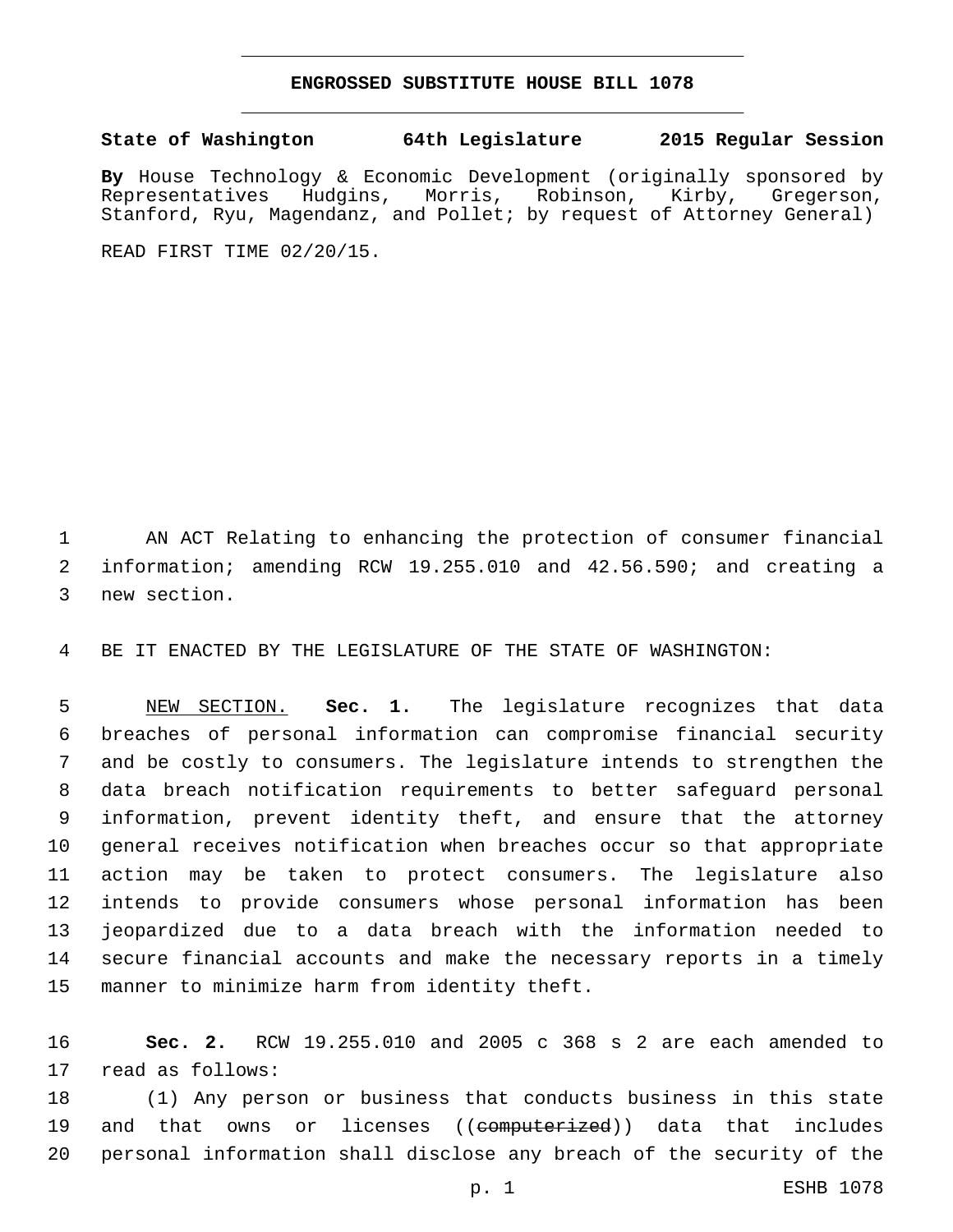system following discovery or notification of the breach in the security of the data to any resident of this state whose ((unencrypted)) personal information was, or is reasonably believed to have been, acquired by an unauthorized person and the personal information was not secured. ((The disclosure shall be made in the most expedient time possible and without unreasonable delay, consistent with the legitimate needs of law enforcement, as provided in subsection (3) of this section, or any measures necessary to 9 determine the scope of the breach and restore the reasonable 10 integrity of the data system.)) Notice is not required if the breach 11 of the security of the system is not reasonably likely to subject consumers to a risk of harm. The breach of secured personal 13 information must be disclosed if the information acquired and accessed is not secured during a security breach or if the confidential process, encryption key, or other means to decipher the secured information was acquired by an unauthorized person.

17 (2) Any person or business that maintains ((computerized)) data that includes personal information that the person or business does not own shall notify the owner or licensee of the information of any breach of the security of the data immediately following discovery, if the personal information was, or is reasonably believed to have 22 been, acquired by an unauthorized person.

 (3) The notification required by this section may be delayed if 24 the data owner or licensee contacts a law enforcement agency after 25 discovery of a breach of the security of the system and a law enforcement agency determines that the notification will impede a criminal investigation. The notification required by this section shall be made after the law enforcement agency determines that it 29 will not compromise the investigation.

 (4) For purposes of this section, "breach of the security of the 31 system" means unauthorized acquisition of ((computerized)) data that compromises the security, confidentiality, or integrity of personal information maintained by the person or business. Good faith acquisition of personal information by an employee or agent of the person or business for the purposes of the person or business is not a breach of the security of the system when the personal information is not used or subject to further unauthorized disclosure.

 (5) For purposes of this section, "personal information" means an individual's first name or first initial and last name in combination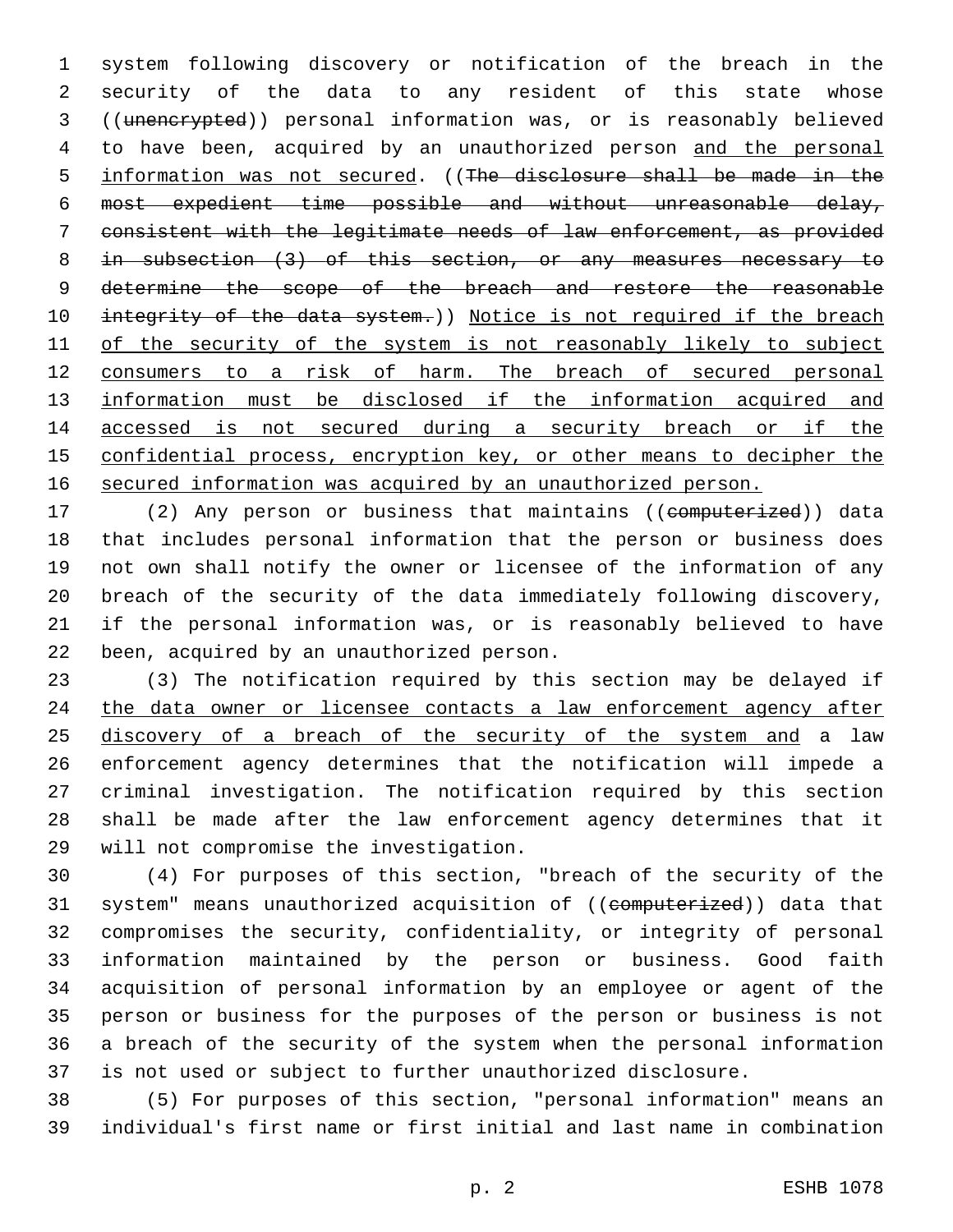1 with any one or more of the following data elements( $\sqrt{$ , when either 2 the name or the data elements are not encrypted)):

3 (a) Social security number;

 (b) Driver's license number or Washington identification card 5 number; or

 (c) Account number or credit or debit card number, in combination with any required security code, access code, or password that would permit access to an individual's financial account.

 (6) For purposes of this section, "personal information" does not include publicly available information that is lawfully made available to the general public from federal, state, or local 12 government records.

 (7) For purposes of this section, "secured" means encrypted in a manner that meets or exceeds the national institute of standards and technology (NIST) standard or is otherwise modified so that the personal information is rendered unreadable, unusable, or 17 undecipherable by an unauthorized person.

18 (8) For purposes of this section and except under subsections 19  $((+8))$  (9) and (10) of this section, "notice" may be provided by one 20 of the following methods:

21 (a) Written notice;

 (b) Electronic notice, if the notice provided is consistent with the provisions regarding electronic records and signatures set forth 24 in 15 U.S.C. Sec. 7001; or

 (c) Substitute notice, if the person or business demonstrates that the cost of providing notice would exceed two hundred fifty thousand dollars, or that the affected class of subject persons to be notified exceeds five hundred thousand, or the person or business does not have sufficient contact information. Substitute notice shall 30 consist of all of the following:

 (i) E-mail notice when the person or business has an e-mail 32 address for the subject persons;

 (ii) Conspicuous posting of the notice on the web site page of the person or business, if the person or business maintains one; and 35 (iii) Notification to major statewide media.

  $((+8))$   $(9)$  A person or business that maintains its own notification procedures as part of an information security policy for the treatment of personal information and is otherwise consistent with the timing requirements of this section is in compliance with the notification requirements of this section if the person or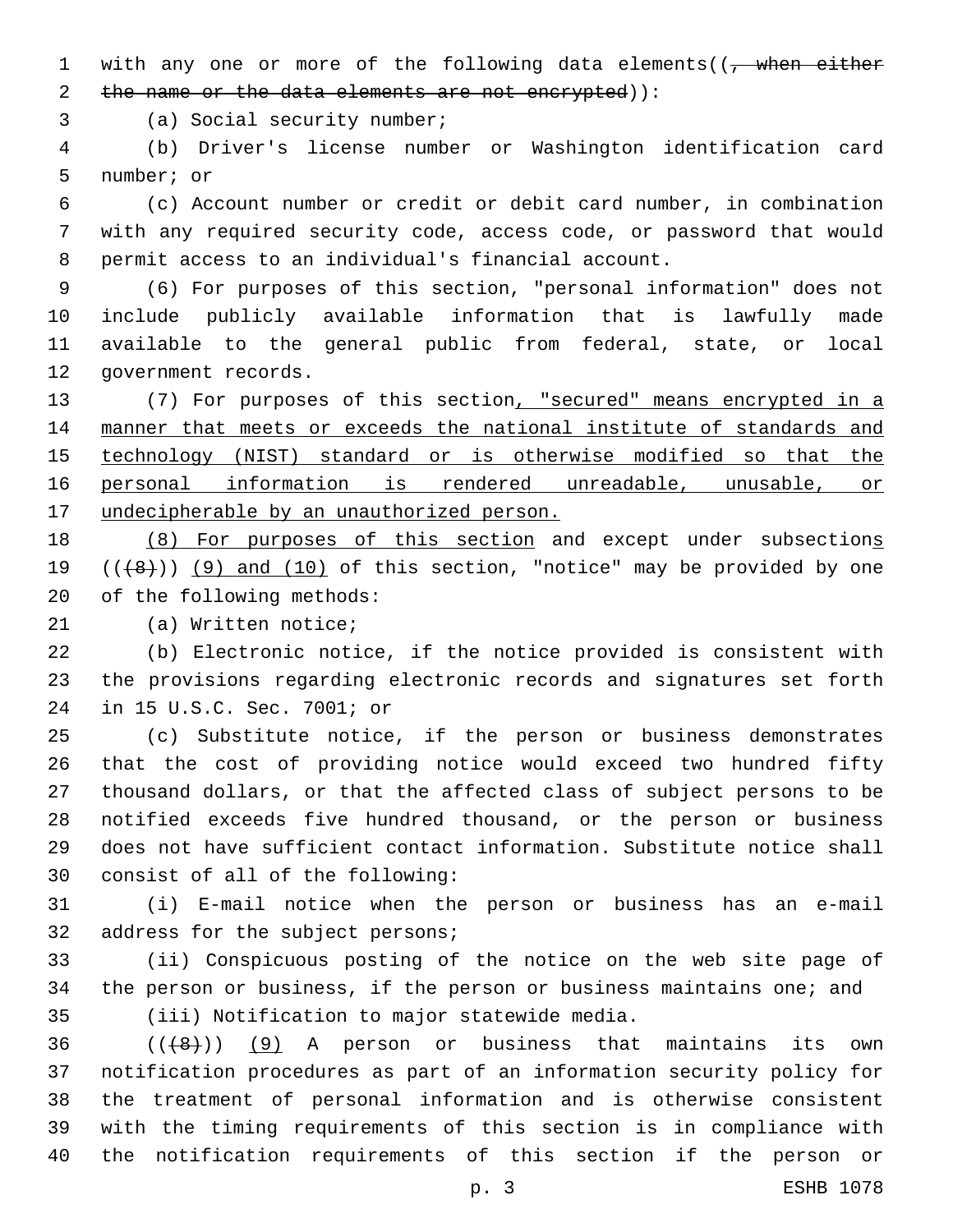business notifies subject persons in accordance with its policies in 2 the event of a breach of security of the system.

 ( $(\overline{+9})$ ) (10) A covered entity under the federal health insurance portability and accountability act of 1996, 42 U.S.C. Sec. 1320d et seq., is deemed to have complied with the requirements of this section with respect to protected health information if it has complied with section 13402 of the federal health information technology for economic and clinical health act, Public Law 111-5 as 9 it existed on the effective date of this section. Covered entities shall notify the attorney general pursuant to subsection (15) of this section in compliance with the timeliness of notification requirements of section 13402 of the federal health information technology for economic and clinical health act, Public Law 111-5 as 14 it existed on the effective date of this section, notwithstanding the notification requirement in subsection (16) of this section.

16 (11) A financial institution under the authority of the office of 17 the comptroller of the currency, the federal deposit insurance corporation, the national credit union administration, or the federal 19 reserve system is deemed to have complied with the requirements of this section with respect to "sensitive customer information" as defined in the interagency guidelines establishing information security standards, 12 C.F.R. Part 30, Appendix B, 12 C.F.R. Part 208, Appendix D-2, 12 C.F.R. Part 225, Appendix F, and 12 C.F.R. Part 24 364, Appendix B, and 12 C.F.R. Part 748, Appendices A and B, as they existed on the effective date of this section, if the financial institution provides notice to affected consumers pursuant to the interagency guidelines and the notice complies with the customer notice provisions of the interagency guidelines establishing information security standards and the interagency guidance on response programs for unauthorized access to customer information and customer notice under 12 C.F.R. Part 364 as it existed on the effective date of this section. The entity shall notify the attorney general pursuant to subsection (15) of this section in addition to providing notice to its primary federal regulator.

 (12) Any waiver of the provisions of this section is contrary to 36 public policy, and is void and unenforceable.

 ( $(\overline{+10})$ )  $(13)(a)$  Any ((eustomer)) consumer injured by a violation of this section may institute a civil action to recover damages.

 (b) Any person or business that violates, proposes to violate, or 40 has violated this section may be enjoined.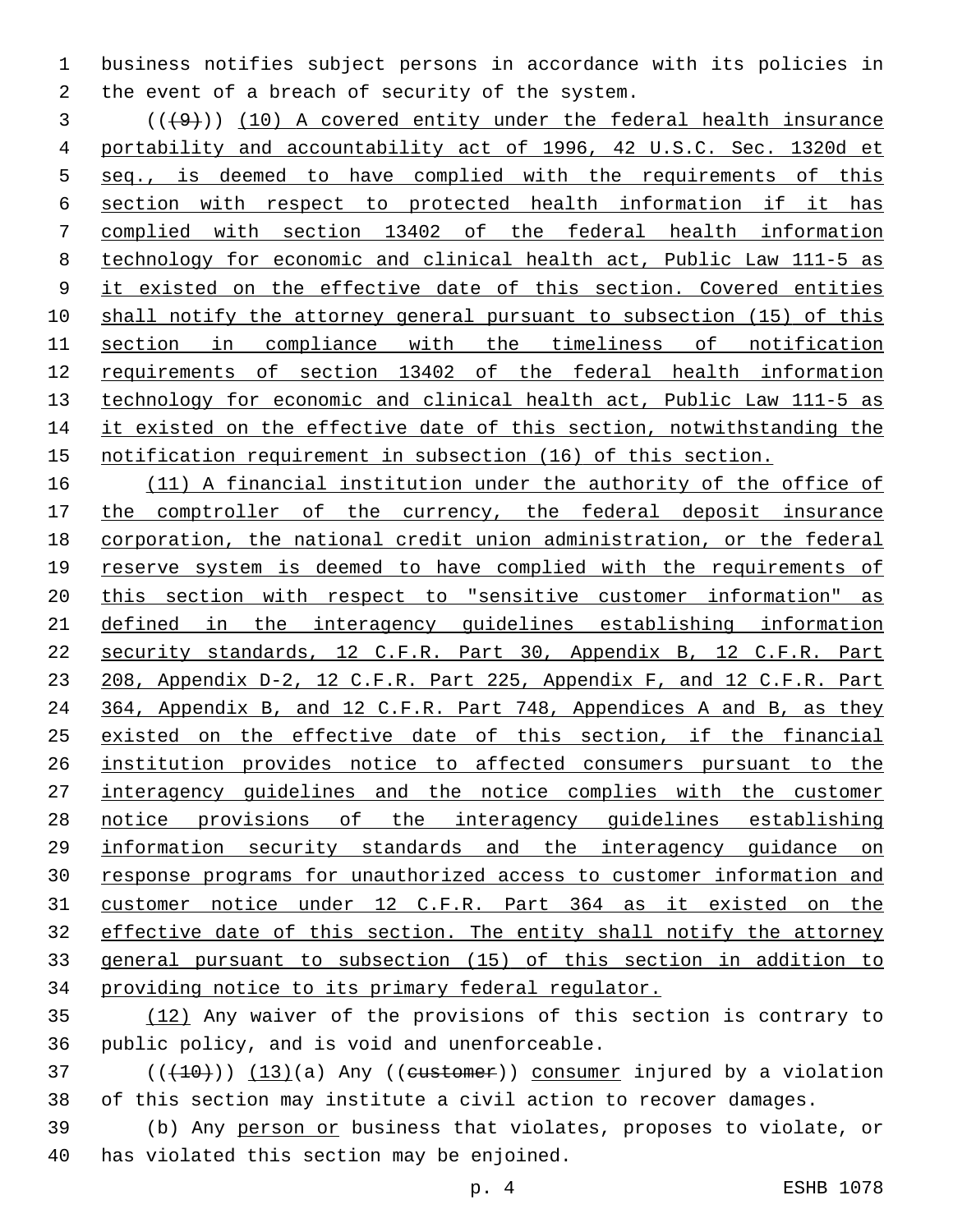(c) The rights and remedies available under this section are cumulative to each other and to any other rights and remedies available under law.3 (((d) A person or business under this section shall not be required to disclose a technical breach of the security system that does not seem reasonably likely to subject customers to a risk of criminal activity.)) (14) Any person or business that is required to issue notification pursuant to this section shall meet all of the following requirements: (a) The notification must be written in plain language; and (b) The notification must include, at a minimum, the following information: 14 (i) The name and contact information of the reporting person or business subject to this section; (ii) A list of the types of personal information that were or are 17 reasonably believed to have been the subject of a breach; and (iii) The toll-free telephone numbers and addresses of the major 19 credit reporting agencies if the breach exposed personal information. (15) Any person or business that is required to issue a notification pursuant to this section to more than five hundred Washington residents as a result of a single breach shall, by the 23 time notice is provided to affected consumers, electronically submit a single sample copy of that security breach notification, excluding any personally identifiable information, to the attorney general. The person or business shall also provide to the attorney general the number of Washington consumers affected by the breach, or an estimate if the exact number is not known. (16) Notification to affected consumers and to the attorney general under this section must be made in the most expedient time possible and without unreasonable delay, no more than forty-five calendar days after the breach was discovered, unless at the request of law enforcement as provided in subsection (3) of this section, or due to any measures necessary to determine the scope of the breach and restore the reasonable integrity of the data system. (17) The attorney general may bring an action in the name of the state, or as parens patriae on behalf of persons residing in the state, to enforce this section. For actions brought by the attorney general to enforce this section, the legislature finds that the practices covered by this section are matters vitally affecting the

p. 5 ESHB 1078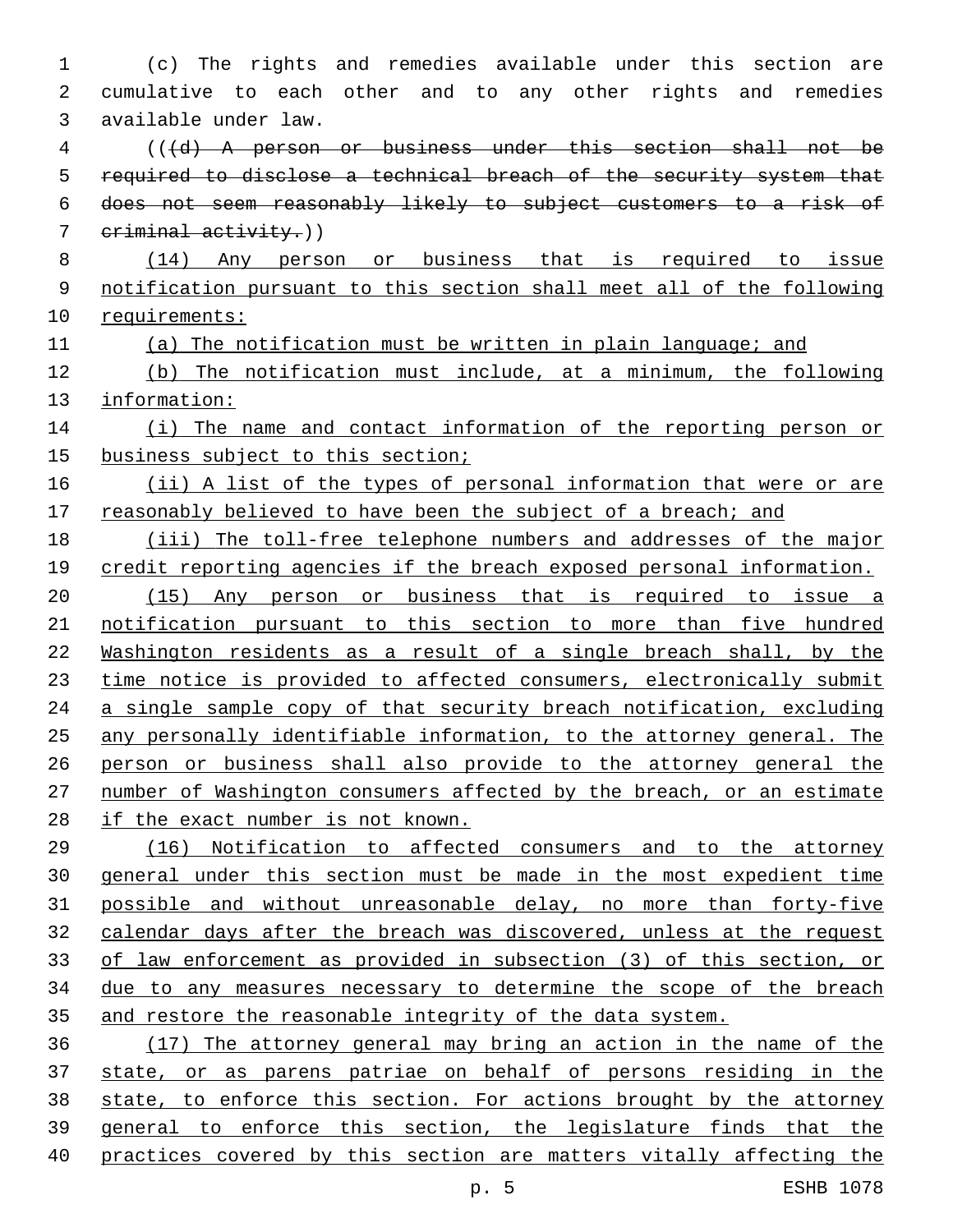public interest for the purpose of applying the consumer protection 2 act, chapter 19.86 RCW. For actions brought by the attorney general 3 to enforce this section, a violation of this section is not reasonable in relation to the development and preservation of business and is an unfair or deceptive act in trade or commerce and an unfair method of competition for purposes of applying the consumer protection act, chapter 19.86 RCW. An action to enforce this section 8 may not be brought under RCW 19.86.090.

 **Sec. 3.** RCW 42.56.590 and 2007 c 197 s 9 are each amended to 10 read as follows:

11 (1)(a) Any agency that owns or licenses ((computerized)) data that includes personal information shall disclose any breach of the security of the system following discovery or notification of the breach in the security of the data to any resident of this state 15 whose ((unencrypted)) personal information was, or is reasonably 16 believed to have been, acquired by an unauthorized person and the 17 personal information was not secured. ((The disclosure shall be made 18 in the most expedient time possible and without unreasonable delay, consistent with the legitimate needs of law enforcement, as provided in subsection (3) of this section, or any measures necessary to determine the scope of the breach and restore the reasonable 22 integrity of the data system.)) Notice is not required if the breach 23 of the security of the system is not reasonably likely to subject 24 consumers to a risk of harm. The breach of secured personal information must be disclosed if the information acquired and accessed is not secured during a security breach or if the confidential process, encryption key, or other means to decipher the secured information was acquired by an unauthorized person.

 (b) For purposes of this section, "agency" means the same as in 30 RCW 42.56.010.

 (2) Any agency that maintains ((computerized)) data that includes personal information that the agency does not own shall notify the owner or licensee of the information of any breach of the security of the data immediately following discovery, if the personal information was, or is reasonably believed to have been, acquired by an unauthorized person.36

 (3) The notification required by this section may be delayed if the data owner or licensee contacts a law enforcement agency after discovery of a breach of the security of the system and a law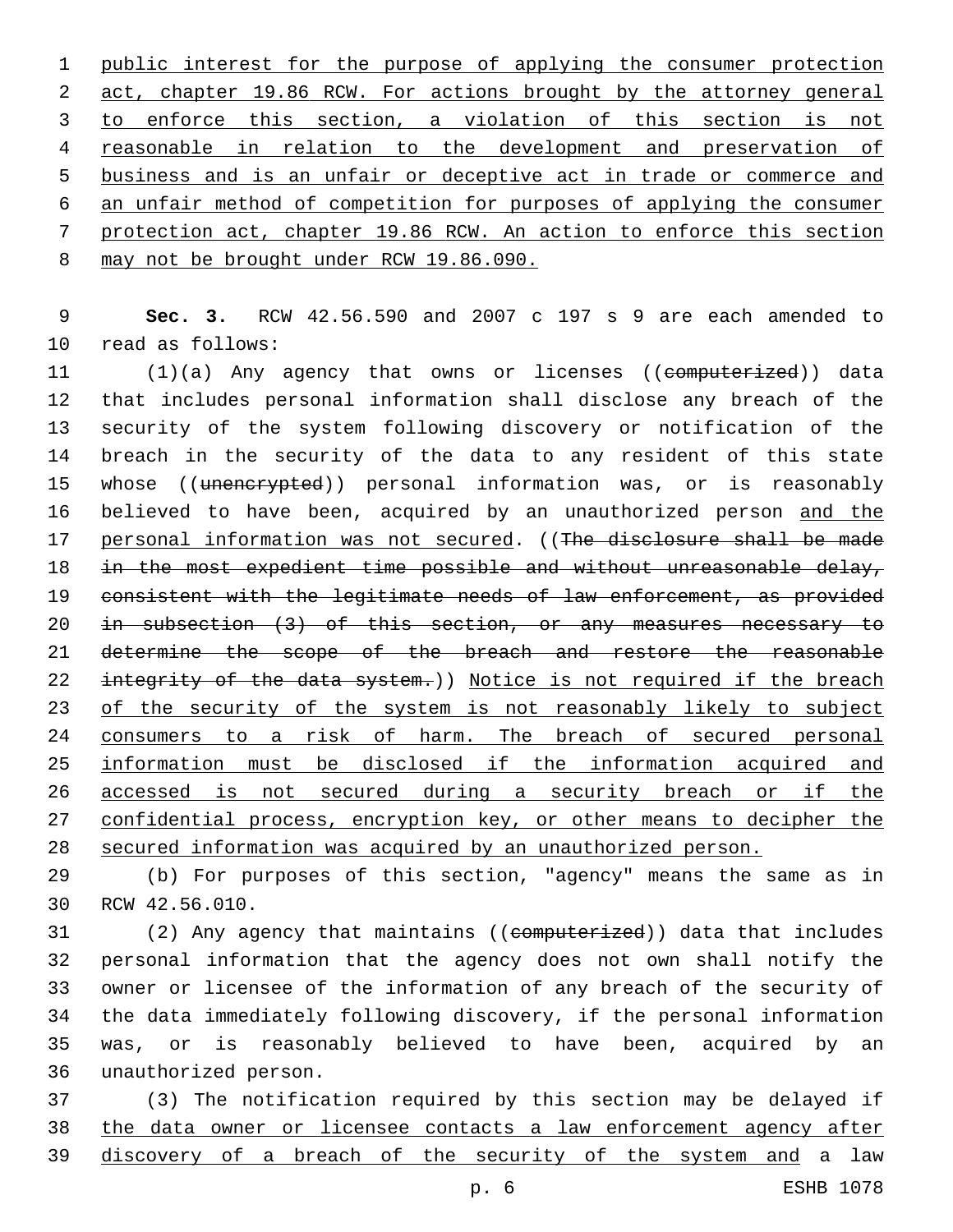enforcement agency determines that the notification will impede a criminal investigation. The notification required by this section shall be made after the law enforcement agency determines that it will not compromise the investigation.4

 (4) For purposes of this section, "breach of the security of the system" means unauthorized acquisition of ((computerized)) data that compromises the security, confidentiality, or integrity of personal information maintained by the agency. Good faith acquisition of personal information by an employee or agent of the agency for the purposes of the agency is not a breach of the security of the system when the personal information is not used or subject to further 12 unauthorized disclosure.

 (5) For purposes of this section, "personal information" means an individual's first name or first initial and last name in combination 15 with any one or more of the following data elements((, when either 16 the name or the data elements are not encrypted)):

17 (a) Social security number;

 (b) Driver's license number or Washington identification card 19 number; or

20 (c) Full account number  $((\theta \cdot \mathbf{r}))_L$  credit or debit card number,  $((\frac{1}{2}m)^2 + m^2)$ 21 eombination with)) or any required security code, access code, or password that would permit access to an individual's financial 23 account.

 (6) For purposes of this section, "personal information" does not include publicly available information that is lawfully made available to the general public from federal, state, or local 27 government records.

28 (7) For purposes of this section, "secured" means encrypted in a manner that meets or exceeds the national institute of standards and technology (NIST) standard or is otherwise modified so that the personal information is rendered unreadable, unusable, or undecipherable by an unauthorized person.

 (8) For purposes of this section and except under subsections  $((+8))$   $(9)$  and  $(10)$  of this section, notice may be provided by one 35 of the following methods:

36 (a) Written notice;

 (b) Electronic notice, if the notice provided is consistent with the provisions regarding electronic records and signatures set forth 39 in 15 U.S.C. Sec. 7001; or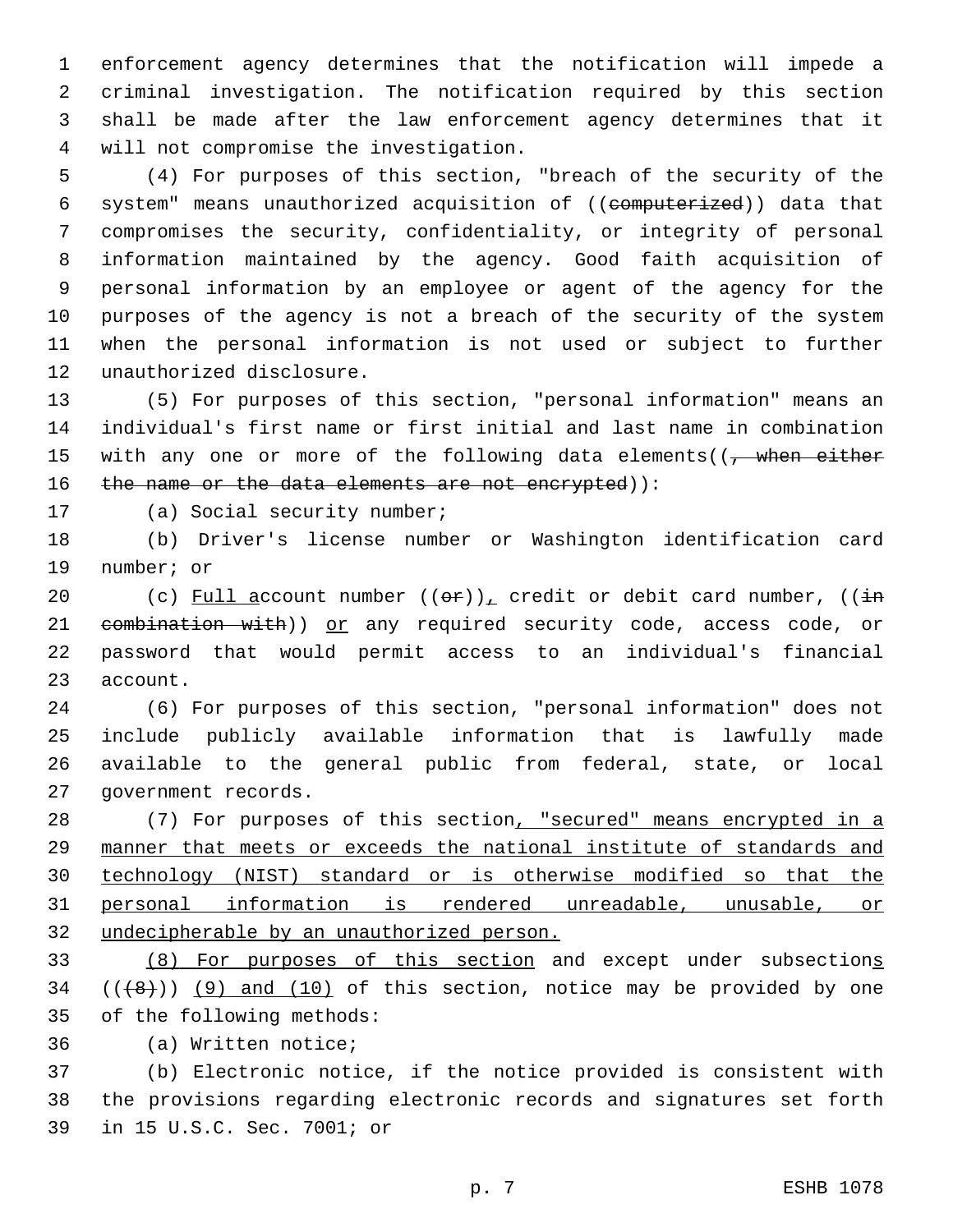(c) Substitute notice, if the agency demonstrates that the cost of providing notice would exceed two hundred fifty thousand dollars, or that the affected class of subject persons to be notified exceeds five hundred thousand, or the agency does not have sufficient contact information. Substitute notice shall consist of all of the following:

 (i) E-mail notice when the agency has an e-mail address for the 7 subject persons;

 (ii) Conspicuous posting of the notice on the agency's web site 9 page, if the agency maintains one; and

10 (iii) Notification to major statewide media.

 $((+8))$   $(9)$  An agency that maintains its own notification procedures as part of an information security policy for the treatment of personal information and is otherwise consistent with the timing requirements of this section is in compliance with the notification requirements of this section if it notifies subject persons in accordance with its policies in the event of a breach of 17 security of the system.

18 (((49))) (10) A covered entity under the federal health insurance portability and accountability act of 1996, 42 U.S.C. Sec. 1320d et 20 seq., is deemed to have complied with the requirements of this section with respect to protected health information if it has complied with section 13402 of the federal health information technology for economic and clinical health act, Public Law 111-5 as 24 it existed on the effective date of this section. Covered entities shall notify the attorney general pursuant to subsection (14) of this section in compliance with the timeliness of notification requirements of section 13402 of the federal health information technology for economic and clinical health act, Public Law 111-5 as it existed on the effective date of this section, notwithstanding the notification requirement in subsection (15) of this section.

 (11) Any waiver of the provisions of this section is contrary to 32 public policy, and is void and unenforceable.

 $(1,10)$  (( $(10)$ ) (12)(a) Any ((eustomer)) individual injured by a violation of this section may institute a civil action to recover 35 damages.

 (b) Any ((business)) agency that violates, proposes to violate, 37 or has violated this section may be enjoined.

 (c) The rights and remedies available under this section are cumulative to each other and to any other rights and remedies 40 available under law.